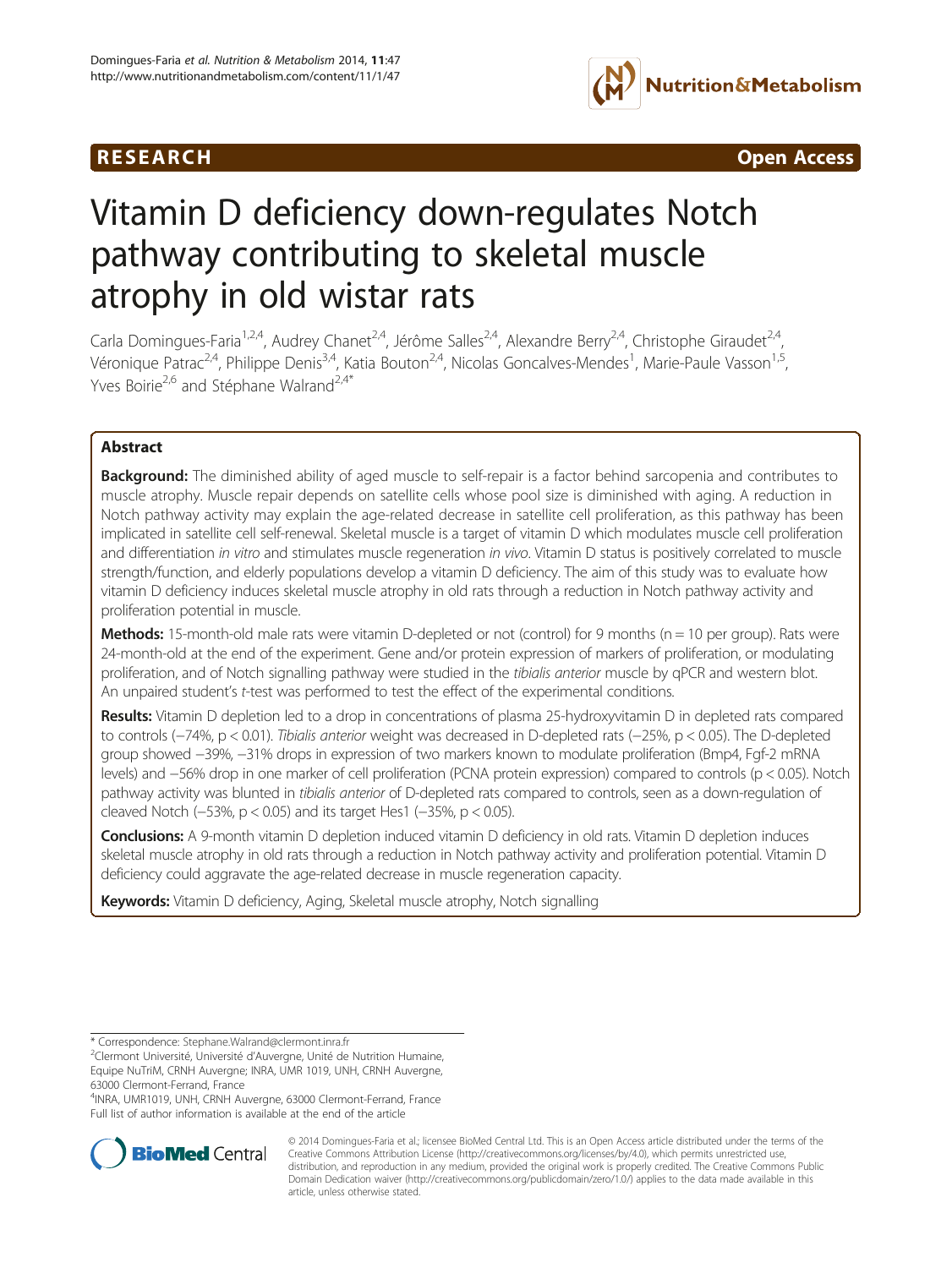#### Introduction

One of the most striking effects of ageing is an involuntary loss of muscle mass known as sarcopenia. The development of sarcopenia appears to be multifactorial and includes anabolic resistance to dietary amino acids, hormonal changes and sedentary lifestyle [[1\]](#page-10-0). The diminished ability of aged muscle to self-repair is also a key factor behind sarcopenia [[2](#page-10-0)-[4\]](#page-10-0). Muscle loss during ageing may partly depend on the accumulation of repeated episodes of incomplete repair and regeneration throughout the life span following overt injury but also daily small damages that may not be perceived via pain or alteration in function [[5\]](#page-10-0). Muscle repair occurs in 4 interdependent phases: (1) degeneration; (2) inflammation; (3) regeneration, involving satellite cells (SC) that enter the cell cycle and differentiate to form newly multinucleated cells or to repair surviving fibers; (4) remodelling and repair [[6](#page-10-0)]. This process is thus reliant on SC located underneath basal lamina of myofibers [\[7,8\]](#page-10-0). SC pool size shrinks significantly with ageing [[9\]](#page-10-0). Shefer et al. [[10](#page-10-0)] showed that number of SC cells per freshly-isolated mice myofiber declines with age whereas SC differentiation potential remains unchanged [[10\]](#page-10-0). However, the state of SC pool with ageing is controversial because some investigators have demonstrated that although no changes occur in the SC number with ageing, their physiological function, i.e. regenerative potential, was impaired [\[11](#page-10-0)-[13\]](#page-10-0).

As recently revealed, the hypothesis of a decreased SC proliferative capacity with age can also be explained by an age-related decrease in Notch pathway activity [\[14](#page-10-0)]. Notch is a highly conserved transmembrane receptor whose pathway plays a central role in muscle development and regeneration [\[15](#page-10-0)[-17](#page-11-0)]. Binding of the Notch ligand, e.g. transmembrane protein Delta-1, promotes two proteolytic cleavage events [[18](#page-11-0)]. First, an ADAM (A disintegrin and metalloprotease domain) protease cleaves Notch receptor to generate the transmembrane fragment Notch  $(^{\rm TM} \rm{Notch})$ [[19](#page-11-0)]. Second, a γ-secretase complex cleaves <sup>TM</sup>Notch [\[20](#page-11-0)], leading to the release of the intracellular domain of Notch receptor (Nicd<sub>Notch</sub>). Nicd<sub>Notch</sub> then translocates to the nucleus where it acts as a transcription factor to promote the transcription of its target genes, such as Hes1 or Hey1 [\[21\]](#page-11-0), which are implicated in the blockade of cell differentiation and the maintenance of cell self-renewal [[22](#page-11-0)-[25\]](#page-11-0). Mutant mice expressing the Notch inhibitor dnMAML1-gfp in muscle stem cells show smaller muscles and fewer SC [[26](#page-11-0)]. The decline of Notch pathway activity with ageing may in part explain the reduced number of SC able to regenerate muscle cells [\[27\]](#page-11-0). Although changes occur in SC cells during aging, environmental factors still play a significant role in muscle regeneration [\[28\]](#page-11-0).

Observational studies have shown that vitamin D status is positively correlated to muscle strength and function [[29](#page-11-0)]. Vitamin D is derived from the action of ultraviolet (UV) light on skin and from diet [[30](#page-11-0),[31](#page-11-0)]. Once produced in skin or absorbed by the gut, vitamin D is carried in blood, mostly by vitamin D-binding protein, to the liver where it undergoes 25-hydroxylation to form calcifediol (25(OH) D), the major circulating metabolite of vitamin D [[32](#page-11-0)]. Vitamin D input is largely reflected by blood 25(OH) D concentrations, and blood 25(OH) D is widely used as a measure of vitamin D status. 25(OH) D undergoes a last hydroxylation step by 1-α-hydroxylase enzyme (CYP27B1), expressed in kidney and many other tissues, to form the active hormone 1,25-dihydroxyvitamin D  $(1,25(OH)_{2}D)$ or calcitriol) [\[33](#page-11-0)]. Vitamin D plays a role in numerous physiological processes through both genomic and non-genomic effects [\[33,34\]](#page-11-0). Note that the various actions of vitamin D can be dependent on or independent of its binding on the nuclear receptor VDR (vitamin D receptor), as shown by previous studies in myotubes or osteoblasts [[35,36\]](#page-11-0).

Skeletal muscle is a target of vitamin D [\[34\]](#page-11-0), and several in vitro and in vivo studies have been led to analyze its effects on muscle. In vitro studies show that vitamin D modulates muscle cell proliferation and differentiation [[35,37,38\]](#page-11-0). In vivo, vitamin D injections in adult rats promote cell proliferation and consequently the regenerative process in skeletal muscle after a crush injury [\[39\]](#page-11-0). Besides its key role in muscle cell proliferation and differentiation, vitamin D also regulates muscle contractile function [\[40,41\]](#page-11-0). Whole together, these data demonstrate the necessity of vitamin D for the maintenance of structural integrity and function of skeletal muscle.

Vitamin D deficiency is common in elderly populations and has been associated with muscle weakness [\[42](#page-11-0)]. However, an in vivo study has highlighted that muscle weakness was rather a consequence of hypophosphatemia associated with hypovitaminosis D [\[43\]](#page-11-0). Furthermore, VDR expression in human muscle tissue decreases with age [[44](#page-11-0)].

Bone morphogenetic protein 4 (Bmp4) and fibroblast growth factor-2 (Fgf-2) are two controllers known to be involved in the modulation of muscle cell proliferation and differentiation. Bmp4 regulates the transition from proliferation to differentiation [\[45](#page-11-0)], and Fgf-2 enhances the number of SC held in a proliferative state without suppressing the transition to the state of differentiation [[46](#page-11-0)]. Interestingly, previous studies have shown that vitamin D modulates Bmp4 and FgF-2 expression [\[47,48](#page-11-0)], and Notch pathway and Bmp4 interact to control proliferation/ differentiation transition [\[49\]](#page-11-0).

Prompted by these previous investigations, we addressed the hypothesis that vitamin D deficiency in old rats reduces the potential of skeletal muscle to regenerate by downregulating the activity of the Notch signalling pathway, leading to muscle atrophy. After 9 months of vitamin D depletion, we studied the expression of markers implicated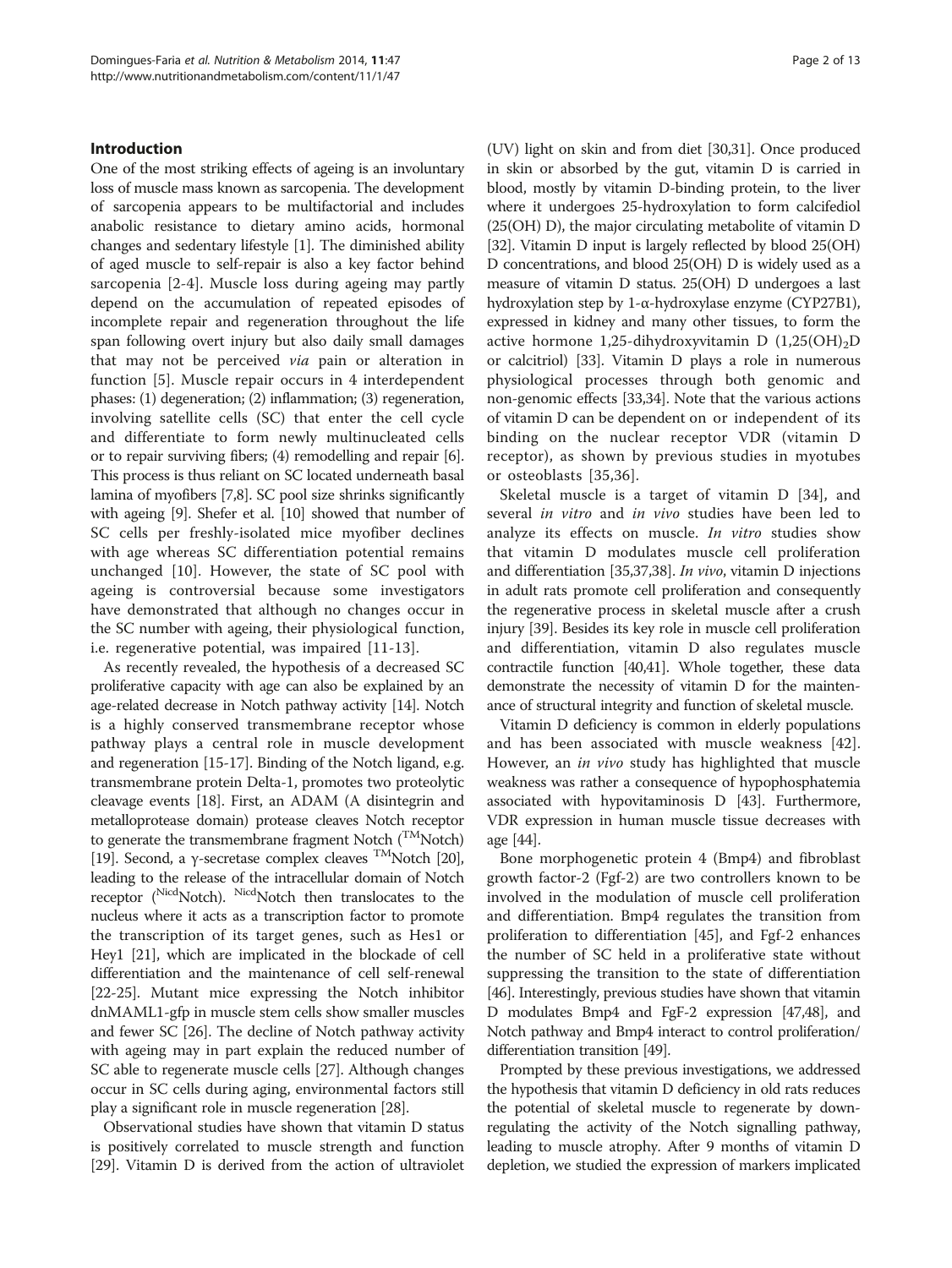in the Notch pathway activity and in the modulation of proliferation in skeletal muscles in 24-month-old rats. We found that 9-month of vitamin D depletion induced a significant vitamin D deficiency in old rats and led to skeletal muscle atrophy, due at least in part to a reduced Notch pathway activity which controls muscle cell proliferation.

#### Material and methods

#### Ethics statement

All animal procedures were approved by the institution's animal welfare committee (Comité d'Ethique en Matière d'Expérimentation Animale Auvergne: CEMEAA; Permit number: CE 93–12) and were conducted in accordance with the European's guidelines for the care and use of laboratory animals (2010-63UE). Animals were housed in the animal facility of the INRA Research for Human Nutrition (Agreement N°: C6334514). Rats were purchased from JANVIER (Le Genest St Isle, France). At the end of the experiment, the rats were sacrificed by decapitation after isoflurane anaesthesia and all efforts were made to minimize animal suffering.

## Experimental protocol

Male 15-month-old Wistar rats were housed in a temperature-  $(22 \pm 0.8^{\circ}\text{C})$  and humidity-controlled room, maintained on a 12 h light/dark cycle and given ad libitum access to standard chow and water for a 2-week acclimatization. The rats were then randomly assigned  $(n = 10$  per group) to either the AIN-93 M maintenance diet or to a modified AIN-93 M diet with no vitamin D (TestDiet, Missouri, USA) for 9 months. Table 1 lists the diet compositions. Rats fed with the vitamin D-depleted diet were also housed under UV-filtered lamps (OSRAM, France) avoiding any vitamin D epidermal synthesis. Food intake was recorded every two weeks and records were stopped two weeks before the end of the experiment. Body weight was recorded weekly throughout the experiment. Rats were fasted (16 h) at the time of euthanasia. Animals were 24-months old on the day of euthanasia. At the end of the experiment, the rats were weighed then sacrificed

|                         | Table 1 Composition of maintenance diet and |  |  |
|-------------------------|---------------------------------------------|--|--|
| vitamin-D-depleted diet |                                             |  |  |

| $\%$                                  | AIN93M<br>maintenance diet | AIN93M diet without<br>vitamin D |
|---------------------------------------|----------------------------|----------------------------------|
| Carbohydrates                         | 73                         | 73                               |
| <b>Protein</b> (free of<br>vitamin D) | 13                         | 13                               |
| Fat                                   | 4.1                        | 4.1                              |
| Fiber                                 | 5                          | 5                                |
| Vitamin and<br>mineral mix            | $4.9*$                     | $4.9**$                          |

\*containing 1 IU/g of vitamin D3, \*\*without vitamin D3.

by decapitation after isoflurane anaesthesia, and the tibialis anterior (TA) and soleus muscles were rapidly removed from both hind limbs and weighed. Muscle samples were quickly frozen in liquid nitrogen and stored at −80°C until analysis.

Animals that died during the experiment or developed tumors or renal insufficiencies were excluded from the analysis.

## Body composition analysis

Control and vitamin D-depleted rats were subjected to magnetic resonance imaging (MRI) using Echo MRI (Echo Medical Systems, Houston, TX) to determine body composition at the beginning and the end of the experimental period. Lean mass (LM) and fat mass (FM) were expressed as percentage of body weight.

## Measure of plasma vitamin D and serum calcium and phosphorus

Blood samples were collected into EDTA tubes (Venosafe®, Terumo, France) at the beginning and the end of the experimental procedure and centrifuged at  $1300 g$  for 10 min at 4°C to separate the plasma which was then rapidly frozen in liquid nitrogen and stored at −80°C until analysis. Blood was also collected into dry tubes (Venosafe®, Terumo, France) following depletion period, and after an incubation for 20 min at room temperature they were centrifuged at  $1300 g$  for 10 min at 4°C to separate the serum which was then rapidly frozen in liquid nitrogen and stored at −80°C until analysis.

Plasma 25(OH) D levels were measured using a 25-OH Vitamin D (direct) ELISA kit (PromoKine, France) according to the manufacturer's instructions.

Serum calcium and phosphorus levels were measured using an automat Konelab 20 (Thermo Scientific, MA, United States).

## Quantitative RT-PCR analysis

Total RNA was extracted using Tri-Reagent according to the manufacturer's instructions. RNA quality was checked by agarose gel electrophoresis. RNA quantity was measured by determining the absorbencies at 260 and 280 nm. The level of mRNAs corresponding to genes of interest was measured by reverse transcription followed by RT-PCR using a Rotor-Gene Q system (Qiagen, France). One μg of total RNA was reverse-transcribed using a  $RT^2$  First Strand Kit (Qiagen, France).

In order to analyse a panel of genes related to biological pathways (cellular structure and function, apoptosis, proliferation, metabolism, muscle differentiation, Notch pathway and regulation of anabolism), a  $RT^2$  Profiler Custom PCR Array was used to simultaneously examine the mRNA levels of genes of interest, including four housekeeping genes, in Rotor-disc 100 format according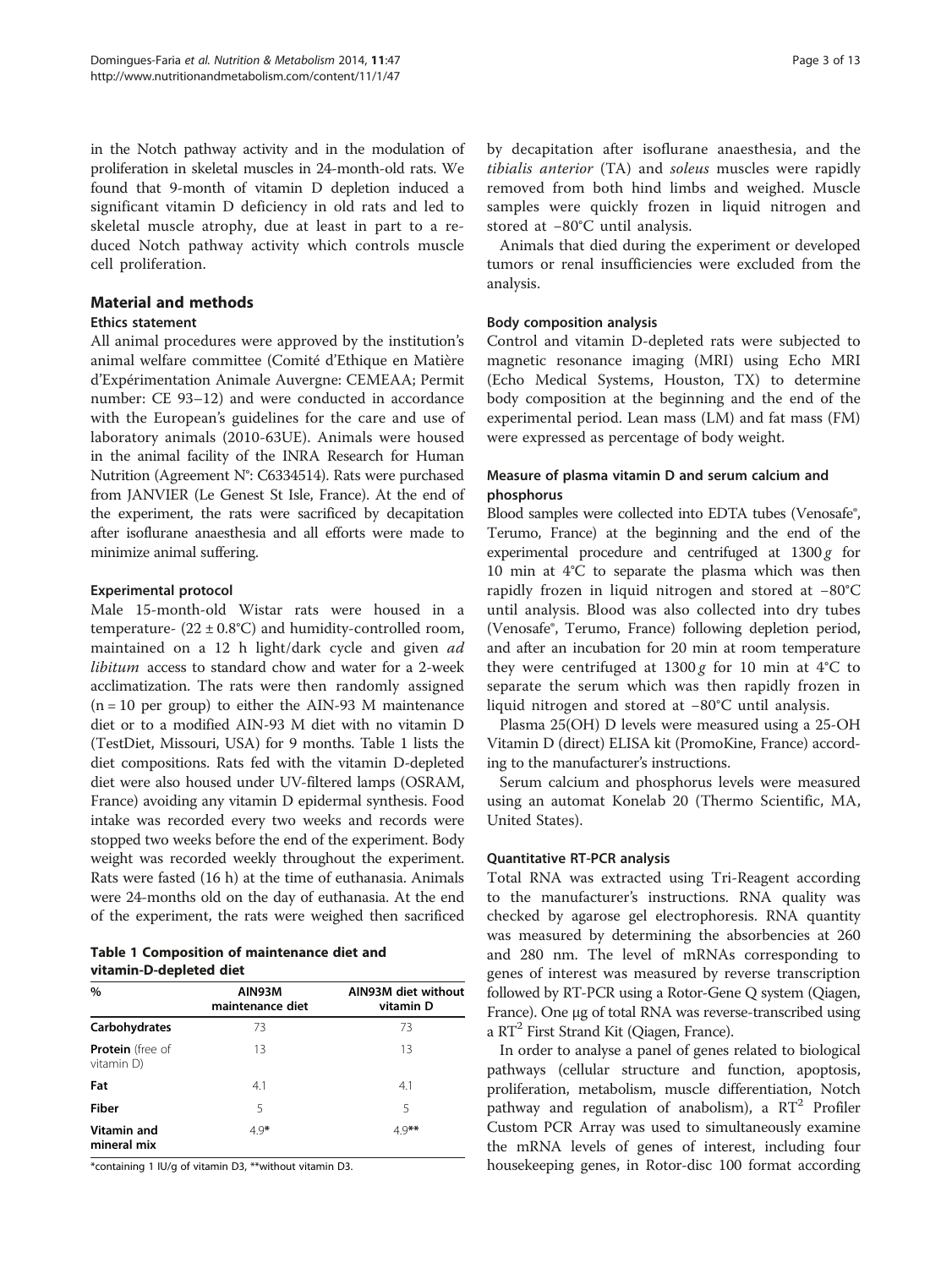to the manufacturer's protocol (SuperArray Bioscience Corporation) [[50,51](#page-11-0)]. mRNA expression for each target gene in control and vitamin D depleted samples was normalized using expression of Tbp as a housekeeping gene and was relative to control group according to the  $2^{-\Delta\Delta CT}$  method, as described previously [[52\]](#page-11-0).

#### Western blot analysis

A 50-mg sample of TA muscle was lysed in an ice-cold lysis buffer (50 mM HEPES pH 7.4, 150 mM NaCl, 10 mM EDTA, 10 mM NaPPi, 25 mM β-glycerophosphate, 100 mM NaF, 2 mM Na orthovanadate, 10% glycerol, 1% Triton X-100, Sigma-Aldrich, MO, United States) containing 1:200 of protease-inhibitor cocktail (Sigma-Aldrich, MO, United States). Protein concentration was determined using a Micro  $BCA^{TM}$  Protein assay kit (Thermo Scientific, MA, United States). Prior to SDS-PAGE, proteins were dissolved in a denaturing buffer containing 0.02% Bromophenol blue and 20% 2-β-mercaptoethanol and heated for 5 min at 95°C. Protein expressions were measured by loading 50 μg of denatured proteins onto a polyacrylamide gel. SDS-PAGE-separated proteins were transferred to a polyvinylidene membrane (Millipore, Molsheim, France). Immunoblots were blocked with TBS-Tween-20 0.1% containing 5% bovine serum albumin (for detection of <sup>TM</sup>Notch1) or 5% dry milk (for detection of the others proteins), then probed overnight at 4°C with primary antibodies. The following primary antibodies were used: anti-VDR (1:1000; EPITOMICS; ref 3277–1), anti-proliferating cell nuclear antigen (anti-PCNA; 1:1000; Sigma; P8825), anti-Delta 1 (1:200; Santa Cruz Biotechnology; sc-9102), anti-transmembrane fragment Notch1 (anti-<sup>TM</sup>Notch1; 1:200; Santa Cruz Biotechnology; sc-6015), anti-p38 (1:10000; Sigma; M0800).

After several washes with TBS-Tween-20 0.1%, immunoblots were incubated with a horseradish peroxidaseconjugated secondary antibody for one hour at room temperature. The secondary antibody used was the horseradish peroxidase-conjugated anti-rabbit immunoglobulin (1:2000; Dako, P0399).

The immune-reactive strips were visualized by chemiluminescence (ECL Western Blotting Substrate, Pierce, IL). Luminescent secondary antibodies were visualized using MF ChemiBis 2.0 (DNR Bio-Imaging Systems, Israel). Intensity of the strips was quantified by densitometry using Multi Gauge V3.2 software (Fujifilm, Japan). Expression of the total amount of p38 was used to normalize protein loading between samples as previously described [[53](#page-11-0)-[56\]](#page-11-0).

## Statistical analysis

All data are presented as means ± SEM. For food intake and body weight parameters, a repeated measures ANOVA was performed to test the conditions throughout the experiment. Concerning the others parameters studied, an unpaired student's t-test was performed to test the effect of the experimental conditions. Statistical analysis was performed using StatView (version 4.02; Abacus Concepts, Berkeley, CA). Values of  $p < 0.05$  (flagged \*), or  $p < 0.001$ (flagged \*\*) were considered significant.

#### Results

#### Effect of vitamin D depletion on food intake and morphological parameters

Mean daily food intake throughout the experiment was equivalent between the two diet groups, except at week 20, i.e. food intake of vitamin D-depleted rats was slightly but significantly more important than in the control group (Figure [1](#page-4-0)A). Body weight of vitamin D-depleted rats increased throughout the experiment and became significantly different in comparison with their control counterparts after 13 weeks (Figure [1B](#page-4-0)). At the beginning of the experiment, body composition of D-depleted and control rat was similar (Figure [1C](#page-4-0)). In contrast, percent fat mass was significantly increased by  $43\%$  ( $p < 0.05$ ) whereas percent lean mass was reduced by  $12\%$  ( $p < 0.001$ ) in D-depleted rats compared to controls at the end of the experiment (Figure [1D](#page-4-0)). Moreover, D-depleted rats showed significantly greater variation in lean mass over the experimental period than controls (control group vs. depleted group: −2% vs. -9%, p < 0.05; Figure [1E](#page-4-0)). Fat mass variation was similar between the two groups but tended to be higher in vitamin D-depleted rats. Type II muscle mass was preferentially affected by vitamin D depletion, since TA/body weight ratio decreased in vitamin D-depleted old rats (−25%, p < 0.05, Figure [2](#page-5-0)A), whereas type I soleus/body weight ratio remained unchanged between the two groups (Figure [2](#page-5-0)B).

## Effect of vitamin D depletion on vitamin D, calcium and phosphorus status and muscle VDR expression

At the beginning of the experiment, blood 25(OH) D concentration was similar between the two groups (Figure [3](#page-6-0)A). As expected, a severe drop in vitamin D status was observed after 9 months of vitamin D depletion (−74%, p < 0.01, Figure [3B](#page-6-0)). Furthermore, VDR protein expression was down-regulated in the skeletal muscle of the depleted group  $(-28\%, p < 0.05,$  Figure [3C](#page-6-0)).

To ensure that muscle atrophy was not related to changes in blood calcium and phosphorus due to vitamin D depletion, serum calcium (Figure [3D](#page-6-0)) and phosphorus (Figure [3](#page-6-0)E) were measured and no differences were observed between the two groups.

## Effect of vitamin D depletion on expressions of proliferation and Notch pathway markers in tibialis anterior

In order to screen the putative pathways related to muscle mass changes with the vitamin D-depleted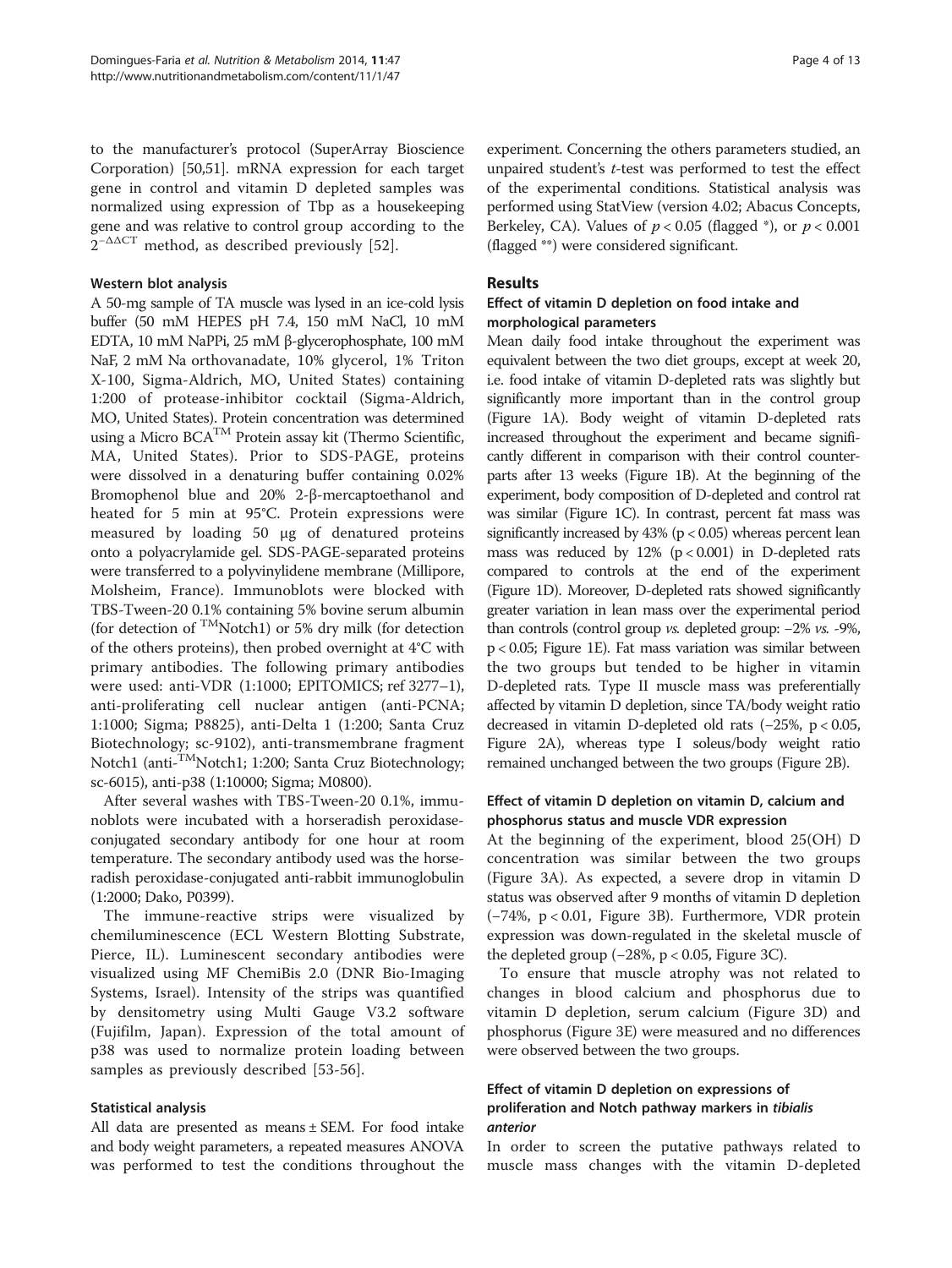<span id="page-4-0"></span>

At the beginning of the experiment, body composition of D-depleted and control rat was similar. In contrast, percent fat mass was significantly increased by 43% (p < 0.05) whereas percent lean mass was reduced by 12% (p < 0.001) in D-depleted rats compared to controls at the end of the experiment. Data presented are means  $\pm$  SEM; \*p < 0.05 and \*\*p < 0.01. (E) Body composition of rats from each group was determined at the beginning and the end of the experimental period, allowing us to calculate variation in fat mass (Δ FM) and lean mass (Δ LM) throughout the experiment (n = 7 for control group and n = 9 for depleted group). The loss of LM was greater and the gain of FM tended to be more important in vitamin-D depleted rats compared to control rats. Data presented are means  $\pm$  SEM;  $*_p$  < 0.05.

diet, we ran a targeted PCR array to study the expression of key genes regulating cell structure and function, apoptosis, metabolism, muscle differentiation and muscle anabolism, Notch pathway and cell proliferation.

mRNA expression of genes known to regulate apoptosis, metabolism, anabolism, myogenesis, and muscle cell structure, were impaired following vitamin D depletion (see Additional file [1](#page-10-0)).

Results also showed that the expression of the gene clusters related to Notch pathway and cell proliferation were significantly modulated by vitamin D depletion.

Concerning genes related to cell proliferation, mRNA expression levels of Bmp4 (Figure [4](#page-7-0)A) and Fgf-2 (Figure [4B](#page-7-0))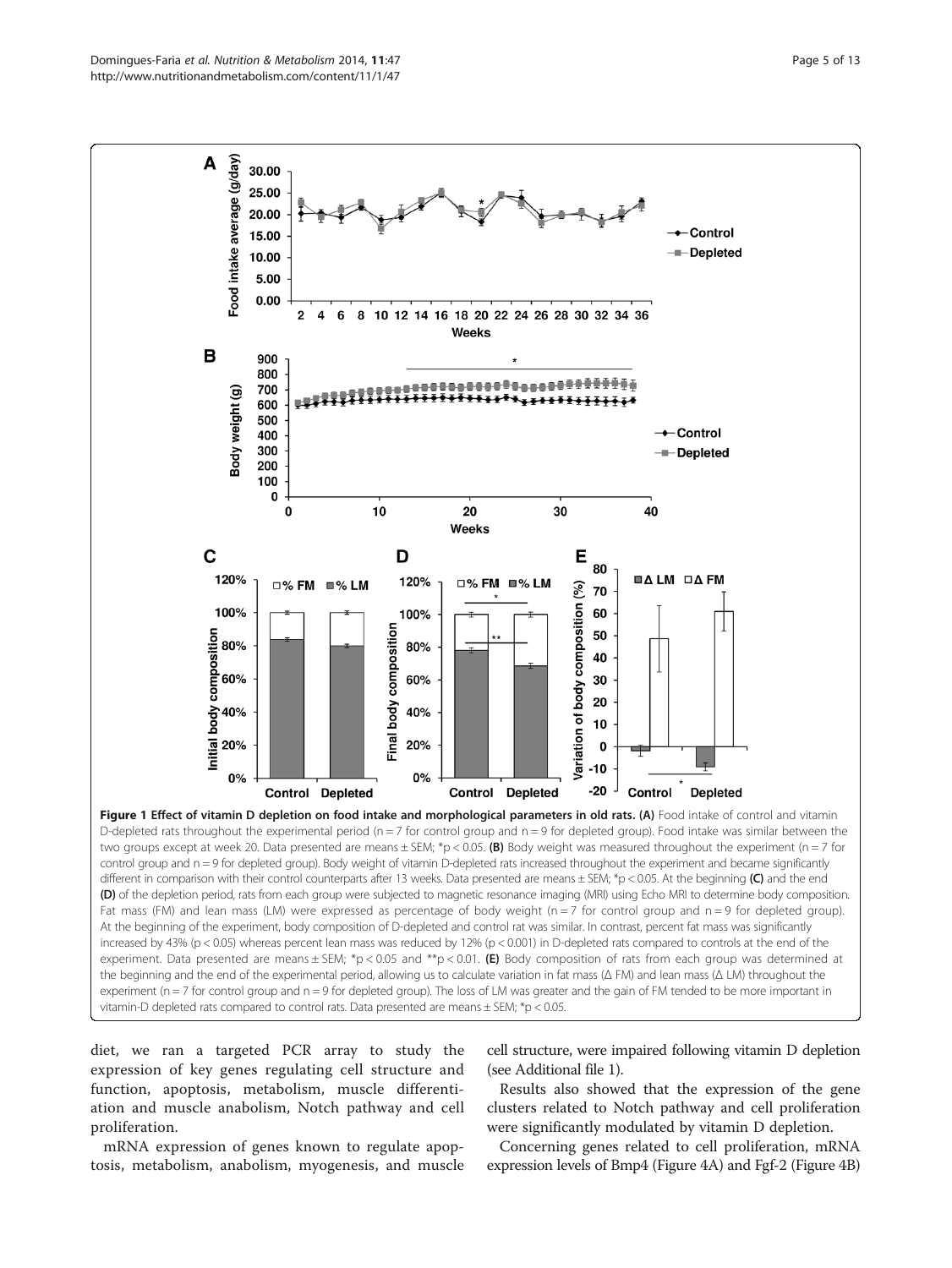<span id="page-5-0"></span>

were also significantly decreased by 39% and 31% in vitamin D-depleted rats versus controls (p < 0.05). These data were confirmed by the decreased expression of PCNA protein in old rats after dietary vitamin D depletion (−56%, p < 0.05, Figure [4C](#page-7-0)).

The Notch pathway regulates skeletal muscle proliferation. Data from the PCR array showed that the expression of Notch intermediates was altered in the vitamin D-depleted group. Delta-1 mRNA level was significantly reduced by 63% in the TA of vitamin D-depleted rats compared to controls (Figure [5](#page-8-0)A). Unexpectedly, despite a significant reduction in its transcript level, Delta-1 protein expression remained unchanged between the two groups (control vs. depleted: 91.28 ± 19.23 vs. 85.27 ± 16.03, A.U., p = NS, Figure [5B](#page-8-0)). Although mRNA expression of full length Notch was unaffected by vitamin D depletion (control *vs.* depleted:  $1 \pm 0.17$  *vs.*  $0.86 \pm 0.15$ ,  $p = NS$ Figure [6A](#page-8-0)), protein expression of cleaved Notch (<sup>TM</sup>Notch) was decreased in old D-depleted rats compared to controls (−53%, p < 0.05, Figure [6](#page-8-0)B). Following the activation of the Notch pathway, the intracellular domain of the Notch receptor translocates to the nucleus where it acts as a transcription factor to promote the transcription of its target genes. Therefore, we analysed the mRNA levels of its target Hes1. In addition, as already shown, the variation of the mRNA expression of Notch targets reflects the Notch pathway activity [\[21,24](#page-11-0)]. We observed that the expression of Hes1 was significantly reduced after vitamin D depletion in old rats (−35%, p < 0.05, Figure [7](#page-9-0)).

## **Discussion**

Sarcopenia is defined as the involuntary loss of muscle mass and strength with ageing [[1](#page-10-0)]. The diminished ability

of aged muscle to self-repair is a key driver of this process [[4,6,](#page-10-0)[28,57\]](#page-11-0), whether in situations of overt injury as in small daily damages not perceived via pain or altered contractile function [[5](#page-10-0)]. The regulatory activity of the Notch pathway ―a key factor of muscle development and regeneration [\[17,58\]](#page-11-0)― also decreases with age and may contribute to muscle atrophy [[12,14](#page-10-0)]. Besides these endogenous regulatory pathways, environmental factors also play a key role in muscle regeneration [[28](#page-11-0)]. Vitamin D could be central to maintained muscle mass due to its known effects on skeletal muscle [\[34\]](#page-11-0). Vitamin D status is positively correlated to muscle strength/function [\[34](#page-11-0)]. Older populations commonly develop vitamin D deficiency, causing muscle weakness [[42\]](#page-11-0). Here, we tested the hypothesis that vitamin D deficiency contributes to the age-related muscle atrophy, due at least in part to a reduced Notch pathway activity. At the end the experimental period, blood 25(OH)D concentration had fallen by 75% in vitamin D-depleted rats. Despite similar food intake levels, average body weight increased in D-depleted rats compared to controls. Furthermore, while body fat mass increased in D-depleted rats, percent lean mass decreased. In accordance with this decreased fat free mass, D-depleted old rats showed a significant reduction in muscle mass, particularly in type II muscle mass. Interestingly, agerelated muscle atrophy is characterized by a loss of muscle fibers, notably type II fibers [[59,60](#page-11-0)]. In this context, our study focused on TA, as it is mainly composed of type II fibers [[61\]](#page-11-0). Our results on muscle mass are consistent with studies showing that vitamin D status is inversely correlated with body fat mass [\[62,](#page-11-0)[63](#page-12-0)] and that muscle is a direct target of vitamin D [[34](#page-11-0)[,64\]](#page-12-0). Vitamin D potentiates protein synthesis in C2C12 following leucine and insulin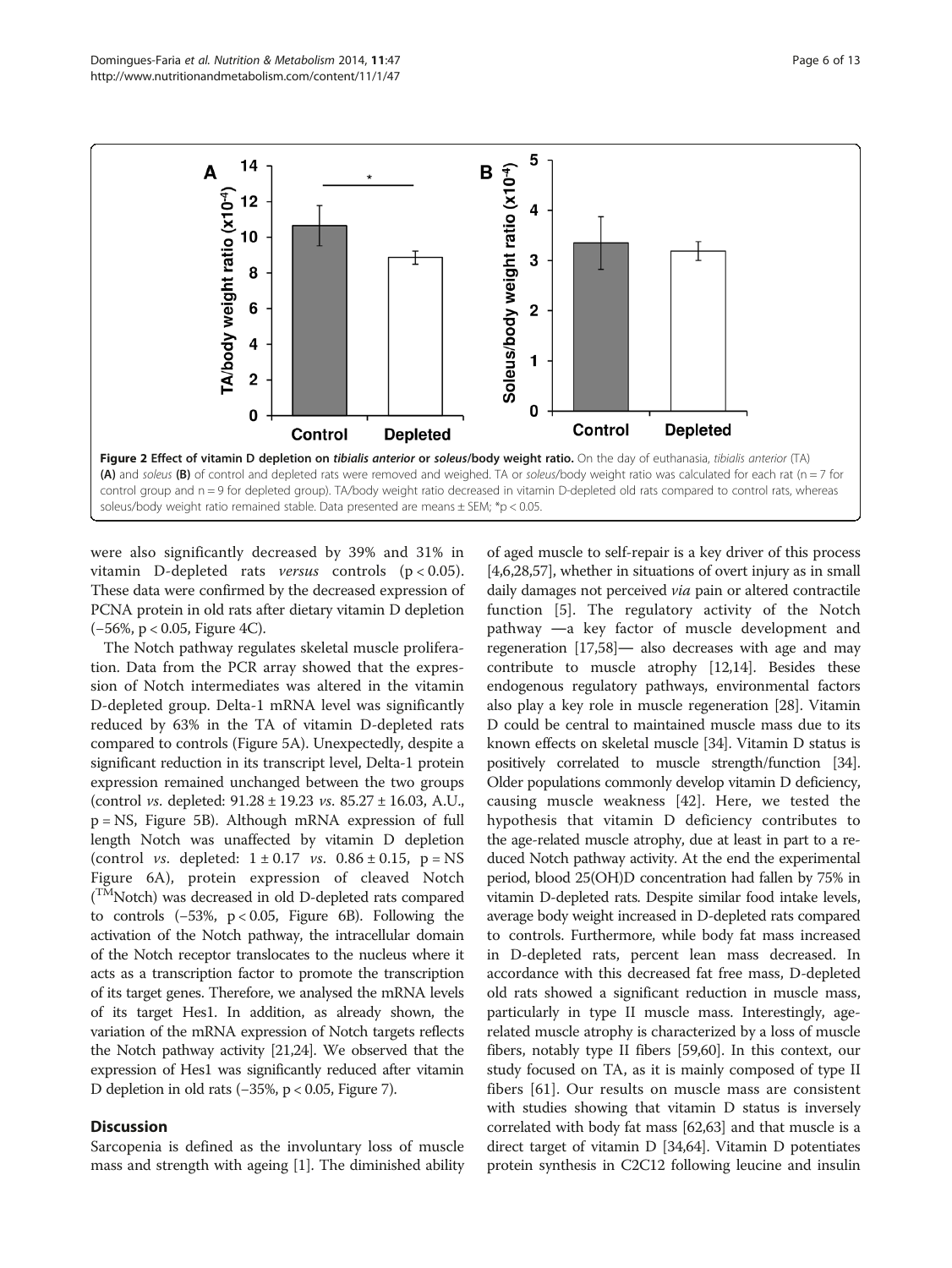<span id="page-6-0"></span>

treatment and regulates muscle contractile function [[40,41,53\]](#page-11-0). Vitamin D is required for normal skeletal muscle development, and it promotes skeletal muscle regeneration following injury in adulthood [[39](#page-11-0)[,65](#page-12-0)]. Finally,

hypovitaminosis D develops with ageing and is linked to muscle weakness which increases the risks of falls [\[66\]](#page-12-0). All data from literature show that vitamin D is essential in regulating skeletal muscle structure and function.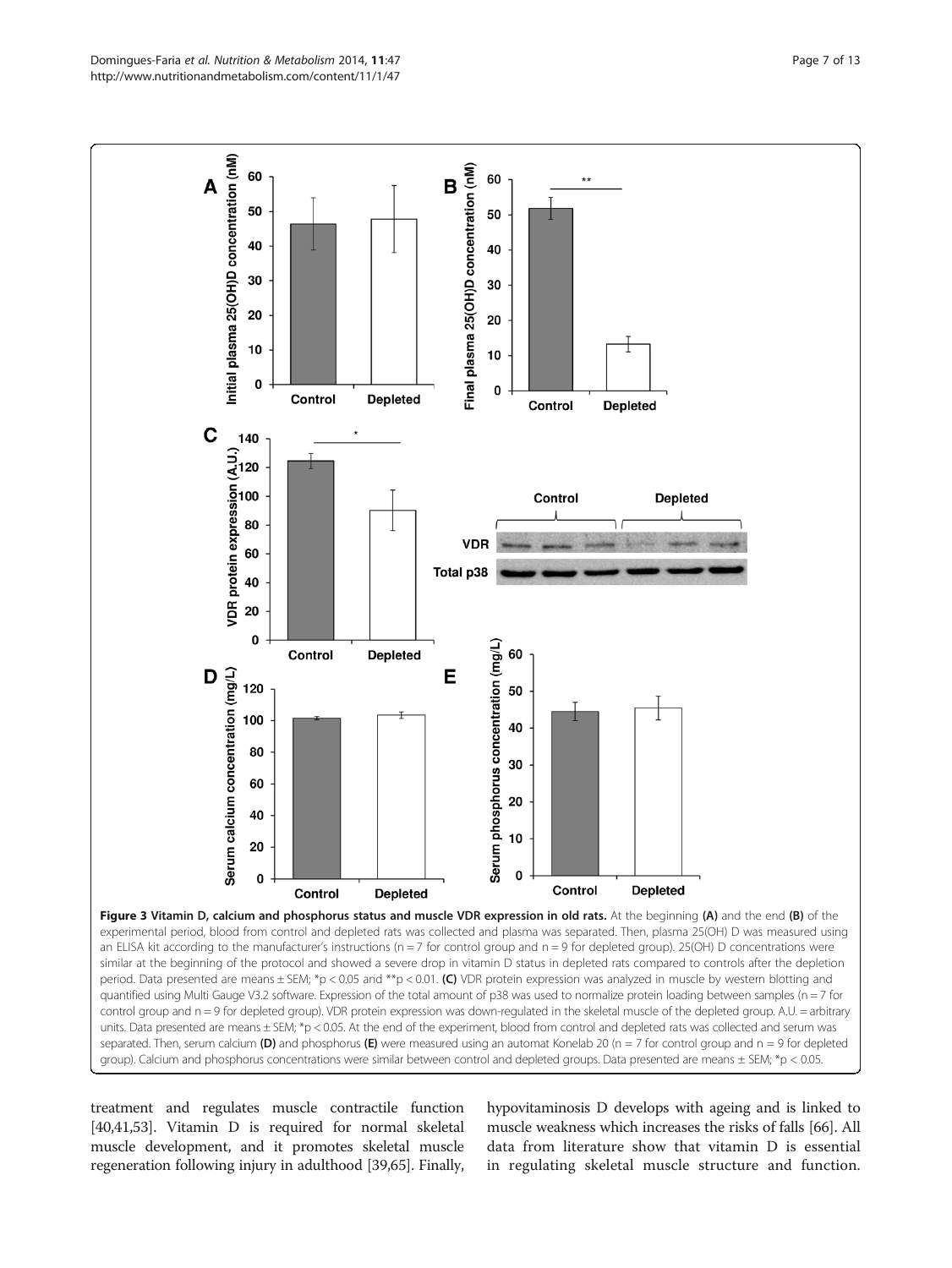<span id="page-7-0"></span>

Interestingly, Schubert et al. have demonstrated that hypophosphatemia is responsible for skeletal muscle weakness in vitamin-D deficient rat [\[43\]](#page-11-0), demonstrating that vitamin D effects on muscle could also be dependent of other factors. Vitamin D is known to regulate phosphocalcic homeostasis [\[67](#page-12-0)]. In our study, vitamin D depletion had no effect on serum phosphorus and calcium levels indicating that muscle atrophy was not a consequence of a phosphocalcic imbalance but was likely due to the vitamin D deficiency.

A logical effect of the reduction in body vitamin D status is that the expression of its receptor VDR was, as expected, down-regulated in the skeletal muscle of old D-depleted rats. Ceglia et al. [[68\]](#page-12-0) had previously shown that vitamin  $D_3$  supplementation increases VDR

expression and fiber size in skeletal muscle of elderly women [[68](#page-12-0)]. Furthermore, vitamin D, and specifically its active form  $1,25(OH)<sub>2</sub>D$ , auto-regulates the expression of the VDR gene through intronic and upstream enhancers [\[53,](#page-11-0)[69](#page-12-0)]. Taken together, these results highlight that vitamin D depletion for 9 months provoked a vitamin D deficiency in old rats and subsequently generated morphological and molecular changes related to hypovitaminosis D.

In order to understand why muscle mass is reduced in D-depleted rats, we ran a PCR array to study the expression of genes related to autocrine signalling, apoptosis, metabolism, anabolism regulation, myogenesis, notch pathway, cell proliferation and cell structure and function. Except for the autocrine signalling, the expression of at least one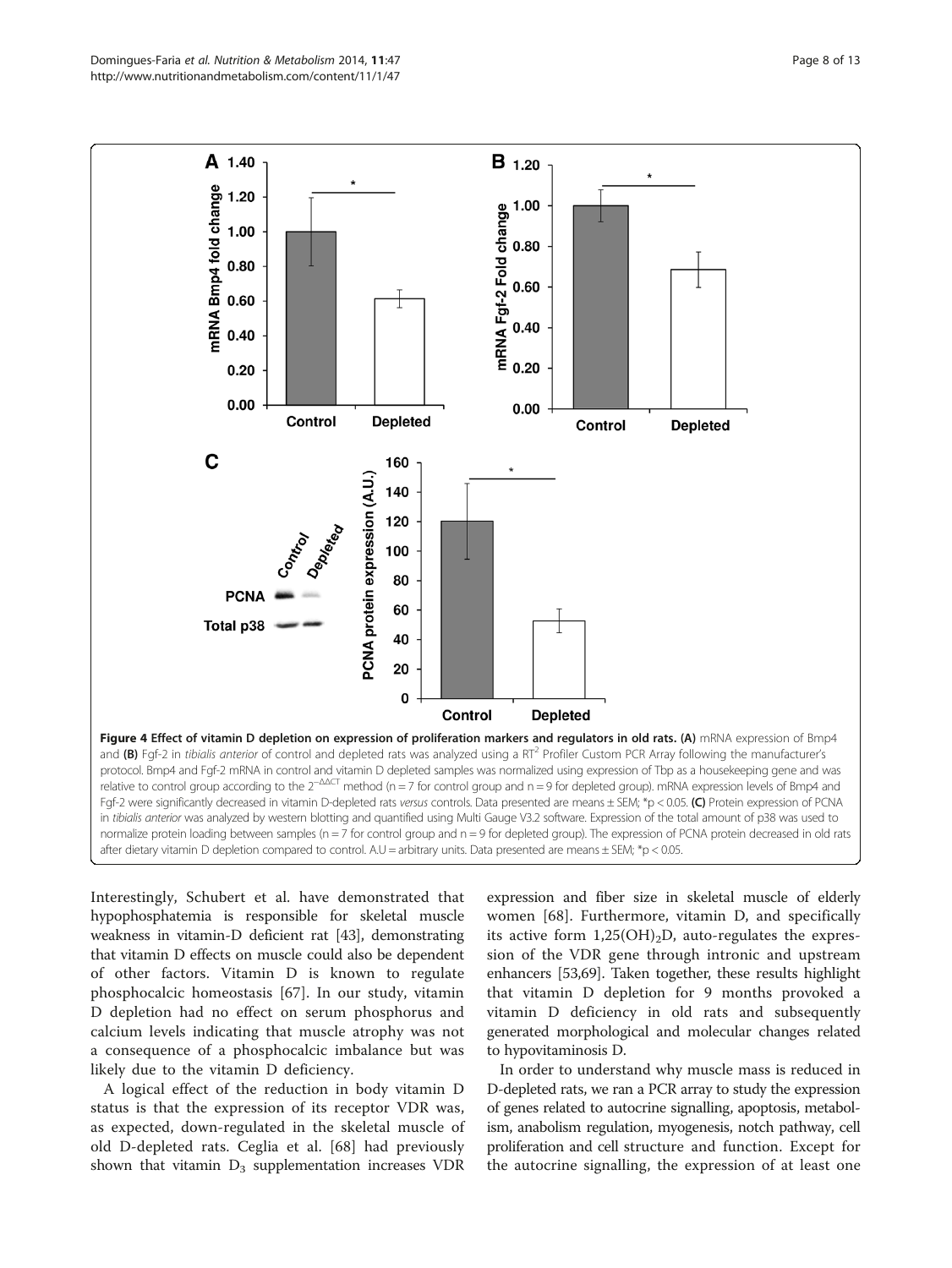<span id="page-8-0"></span>

gene from each listed clusters was down regulated in the vitamin D depleted group. These results highlighted that vitamin D deficiency displays a large variety of metabolic and functional changes in skeletal muscle. Thus, the effects of vitamin D depletion on these pathways need to be further investigated in skeletal muscle. In our study, we choose to focus on cell proliferation and Notch pathway. Previous studies have demonstrated that Notch

signalling, muscle cell proliferation and vitamin D status are impaired in older people, and that vitamin D modulates muscle cell proliferation and stimulates regeneration. We found that the expressions of key genes related to the regulation of cell proliferation, particularly Bmp-4 and Fgf-2, were down-regulated with vitamin D depletion. The BMP proteins are known to be involved in myogenesis [[70,71\]](#page-12-0). In a murine C2C12 myoblast cell line,

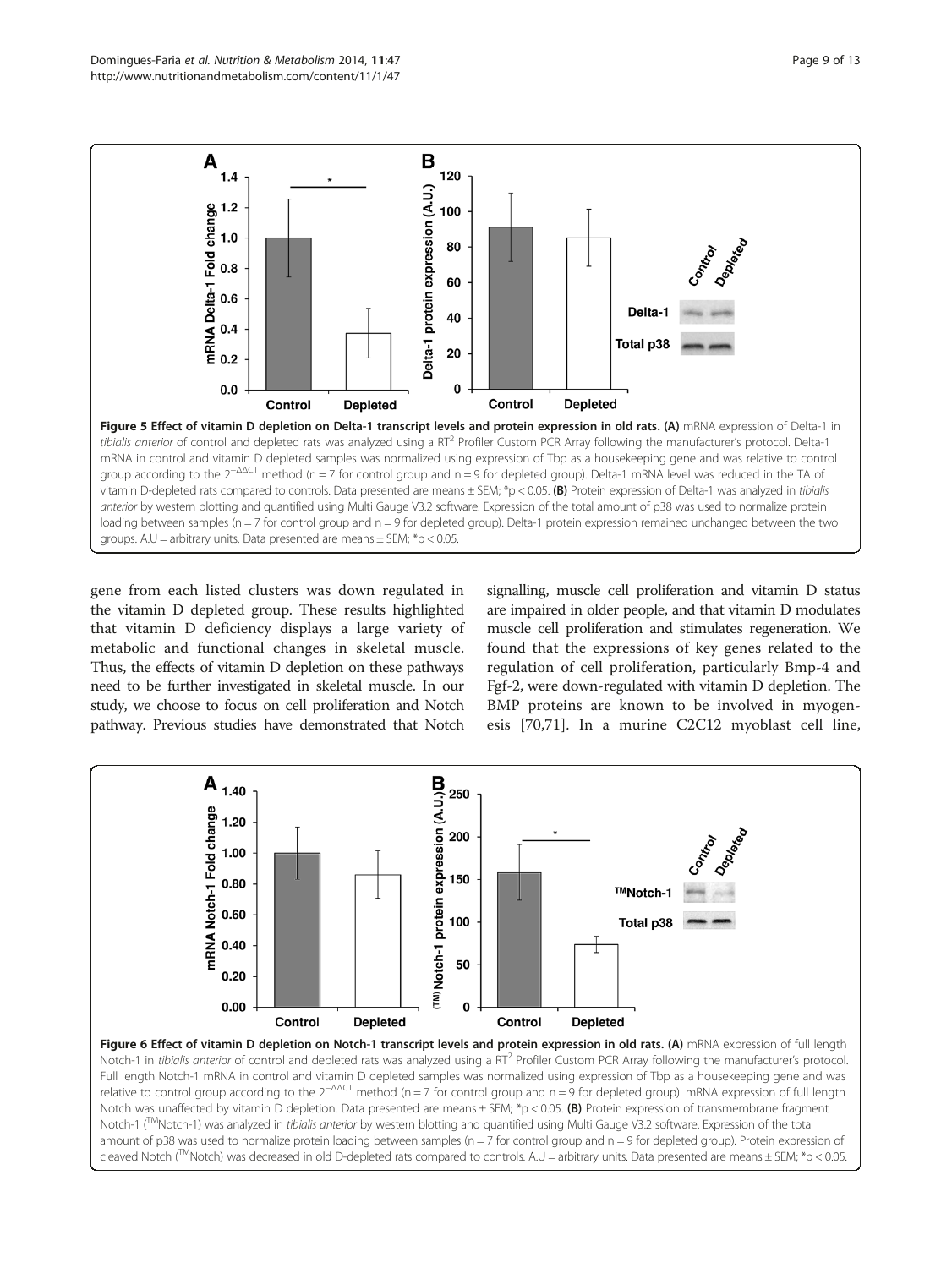<span id="page-9-0"></span>

Terada et al. [[45](#page-11-0)] found that Bmp-4 regulates myoblast proliferation [\[45](#page-11-0)]. On Fgf-2, studies using cultures of muscle cells or fibers in which SC were maintained in their in situ position, i.e. under the fiber basement membrane, have established that Fgf-2 enhances proliferative rate or the number of SC [\[46,](#page-11-0)[72](#page-12-0)]. Interestingly, previous studies have shown that 1,25-dihydroxyvitamin D modulates Bmp-4 and FgF-2 expression [\[47,48\]](#page-11-0).

As Bmp4 and Fgf-2 regulates muscle cell proliferation, we aimed to confirm that proliferation state where diminished in TA muscle of D-depleted rats. PCNA protein expression was decreased in vitamin D-depleted old rats compared to controls. PCNA reflects the proliferative activity, particularly in regenerating skeletal muscle [[73](#page-12-0)-[75\]](#page-12-0). The reduction in the muscle proliferative capacity of depleted old rats is consistent with a previous study showing that vitamin D stimulates muscle cell proliferation in rat skeletal muscle [[39](#page-11-0)]. However, in vitro studies have established that 1,25-dihydroxyvitamin D treatment of a C2C12 muscle cell line inhibited cell proliferation [[38](#page-11-0)[,76](#page-12-0)], whereas others have concluded that this hormone stimulates muscle proliferation [\[35,37](#page-11-0)]. These works demonstrate that i) in vitro, the ability of vitamin D to modulate cell proliferation depends on cell culture conditions, and that ii) in vivo models make it possible to

account for intrinsic and extrinsic factors, both of which can influence cell proliferation [\[27,](#page-11-0)[77,78](#page-12-0)].

Here, we have shown that hypovitaminosis D aggravates the muscle atrophy in old rats as the expressions of key markers modulating muscle cell proliferation are downregulated. While no experimental injury was induced in our model, discrete episodes of repair and regeneration occur nonetheless due to small daily damages. SC intervene in such situations although their activation is not necessarily detectable [\[5](#page-10-0)]. Here we speculate that vitamin D deficiency could result in a poor recruitment of SC into their proliferating state, due at least in part to a downregulation of Fgf2, making them ready for programmed differentiation, as Bmp-4 is down-regulated. To validate this hypothesis, a model of vitamin D-depleted old rats undergoing muscle acute injury will allow evaluating the effect of vitamin D on SC activation using specific markers as Pax7 and MyoD or Pax7 and PCNA.

The Notch pathway is involved in SC proliferation [[14,](#page-10-0)[79\]](#page-12-0), and PCR arrays showed that the expression of some of the key markers of this pathway were modulated following vitamin D depletion. The mRNA expression of Delta-1, a Notch activator, was lowered in the vitamin D-depleted group whereas the expression of its protein remained unchanged between the two groups. This discrepancy could be due to a post-translational regulation to maintain in-cell Delta levels, as this protein can undergo recycling after its action on the Notch pathway [[80](#page-12-0)]. Here, Notch mRNA expression was unaffected by vitamin D depletion in old rats whereas the expression of the cleaved Notch form  $($ <sup>TM</sup>Notch) was reduced, reflecting a drop in activation of the Notch pathway. The downregulation of <sup>TM</sup>Notch expression in vitamin D-depleted old rats was not the consequence of a change in the expression of Notch pathway activator Delta-1, as previously demonstrated by Conboy et al. [[13,](#page-10-0)[27\]](#page-11-0). The modulation of <sup>TM</sup>Notch expression in depleted old rats was probably not associated to down-regulation of Notch receptor, as Notch transcript levels remained stable between vitamin D-depleted and control rats. However, Notch receptor, like Delta-1, can undergo recycling after their activation [[81](#page-12-0)]. Therefore, the observed down-regulation of <sup>TM</sup>Notch expression in vitamin D-depleted old rats may be due to a decrease in the proteolytic processing of Notch receptor, involving an ADAM protease and/or the γ-secretase complex [[18](#page-11-0)-[20\]](#page-11-0). Thus more investigations are needed to evaluate if ADAM or γ-secretase complex could be two targets of vitamin D, providing a new possible explanation of the down-regulation of <sup>TM</sup>Notch expression following vitamin D depletion. The reduced activity of the Notch pathway in vitamin D-depleted rats was further confirmed by the decreased Hes1 mRNA expression in this same D-depleted group. Once the pathway is activated, Notch receptor is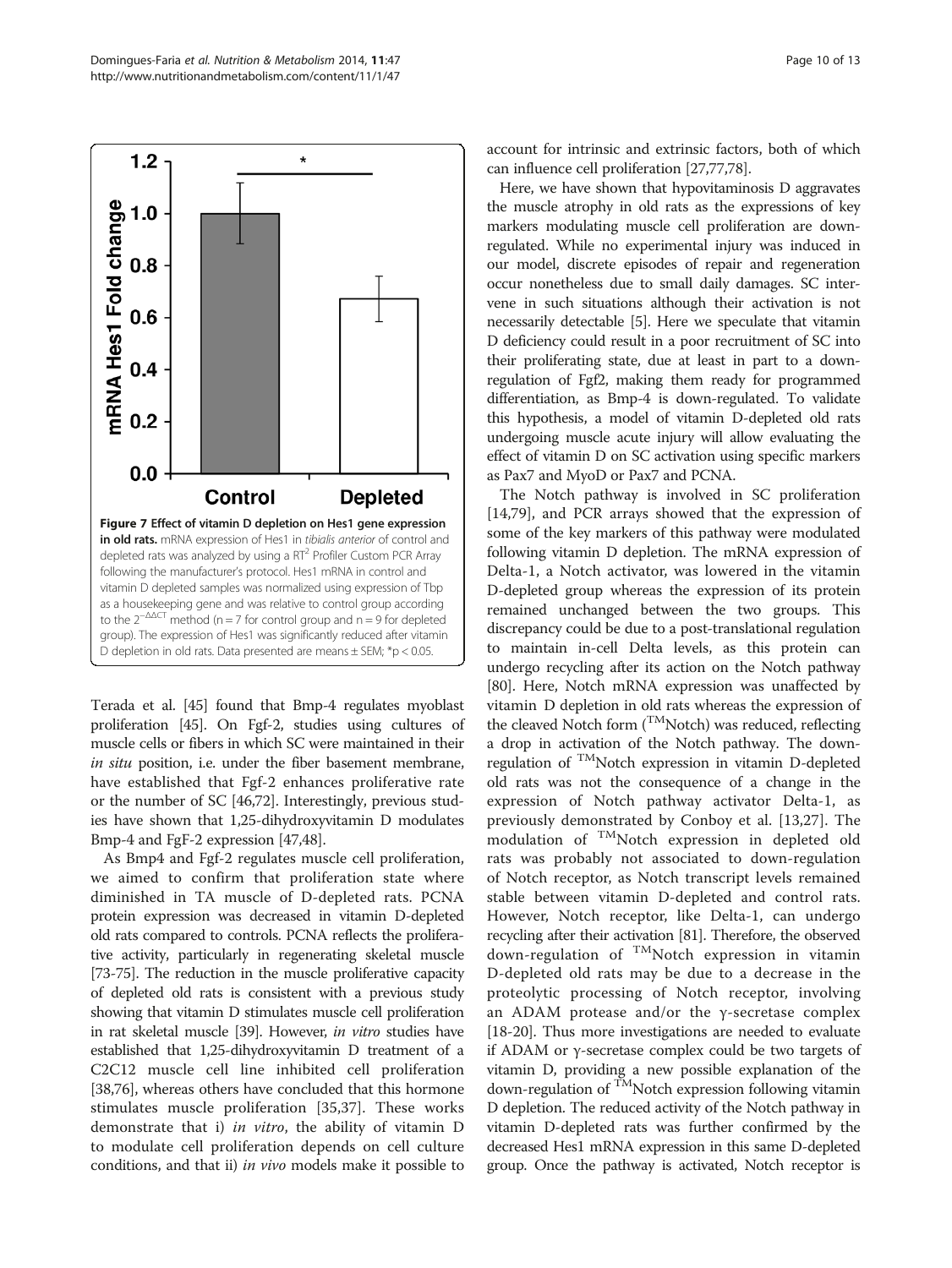<span id="page-10-0"></span>cleaved and its intracellular domain acts as a transcription factor to induce Hes1 gene expression. Hence, any up-regulation of Hes1 expression is related to activation of the Notch pathway, and inversely, Hes1 mRNA down-regulation reflects the reduced activity of the Notch signalling pathway [[21,24,](#page-11-0)[80](#page-12-0)].

The choice of an animal model in which no overt injury was done provided to us the possibility for studying Notch pathway signalling in the context of repair and regeneration of daily small damages which contributes to age-related muscle atrophy [5[,21\]](#page-11-0). However, to fully evaluate the effect of vitamin D deficiency on muscle regeneration with aging, future investigations using old and young animal models of regeneration will allow us to investigate the impact of vitamin D on a high regeneration process. The present study has raised new hypotheses. First, since hypovitaminose D affects muscle mass, the severity of muscle damages following acute injury is likely to be increased in vitamin D depleted old rats than in non-depleted animals. Second, it is possible that the efficiency of muscle recovery after injury is slower in vitamin D depleted old rats than in control old or vitamin D-depleted young rats. Third, the rate of satellite cells recruitment in old animals with vitamin D depletion is likely altered. Future investigations should be done in order to answer these questions.

## Conclusion

The present work has shown that vitamin D depletion for 9 months efficiently induced vitamin D deficiency in old rats and subsequently generated morphological and molecular changes related to hypovitaminosis D. Vitamin D depletion induces skeletal muscle atrophy in old rats through a reduction in the proliferative ability and in Notch pathway activity in skeletal muscle. The activation of Notch pathway activity is highly implicated in the mechanism of muscle regeneration, vitamin D deficiency could further aggravate the age-related impaired capacity of muscle to regenerate. These findings strongly suggest that vitamin D status needs to be controlled in elderly people to maintain muscle mass.

## Additional file

[Additional file 1:](http://www.biomedcentral.com/content/supplementary/1743-7075-11-47-S1.xlsx) Gene expression levels in tibialis anterior of control and vitamin D-depleted old rats. Expression levels of genes known to regulate apoptosis, autocrine signalling, metabolism, anabolism, myogenesis, Notch pathway, cell proliferation, cell structure and function were analyzed in tibialis anterior of control and vitamin D-depleted old rats using a RT2 profiler custom PCR array. Data presented are means  $\pm$  SEM. \*:  $p < 0.05$ , \*\*:  $p < 0.01$  versus controls.

#### Abbreviations

25(OH) D: 25-hydroxyvitamin D; Bmp4: Bone morphogenetic protein 4; Fgf-2: Fibroblast growth factor 2; FM: Fat mass; Hes1: Hairy and enhancer of split-1; LM: Lean mass; ™Notch-1: Transmembrane fragment Notch-1; PCNA: Proliferating cell nuclear antigen; SC: Satellite cell; TA: Tibialis anterior; VDR: Vitamin D receptor.

#### Competing interests

The authors declare that they have no competing interests.

#### Authors' contributions

AC, CDF, JS, MPV, NGM, YB, SW conceived and designed the experiments. CDF, AC, JS, AB, VP, CG, KB, PD, SW performed the experiments. CDF, AC, JS, SW analysed the data and performed statistical analysis. CDF wrote the paper. SW acquired the funding. All authors read and approved the final manuscript.

#### Author details

<sup>1</sup> Clermont Université, Université d'Auvergne, Unité de Nutrition Humaine, Equipe ECREIN, CLARA, CRNH Auvergne; INRA, UMR 1019, UNH, CRNH Auvergne, 63000 Clermont-Ferrand, France. <sup>2</sup>Clermont Université, Université d'Auvergne, Unité de Nutrition Humaine, Equipe NuTriM, CRNH Auvergne; INRA, UMR 1019, UNH, CRNH Auvergne, 63000 Clermont-Ferrand, France. <sup>3</sup>Clermont Université, Université d'Auvergne, Unité de Nutrition Humaine, Installation Expérimentale de Nutrition, CRNH Auvergne; INRA, UMR 1019, UNH, CRNH Auvergne, 63000 Clermont-Ferrand, France. <sup>4</sup>INRA, UMR1019 UNH, CRNH Auvergne, 63000 Clermont-Ferrand, France. <sup>5</sup>Centre Jean Perrin, Unité de Nutrition, 63000 Clermont-Ferrand, France. <sup>6</sup>CHU Clermont-Ferrand Service de Nutrition Clinique, 63003 Clermont-Ferrand, France.

#### Received: 6 June 2014 Accepted: 24 September 2014 Published: 30 September 2014

#### References

- 1. Walrand S, Guillet C, Salles J, Cano N, Boirie Y: Physiopathological mechanism of sarcopenia. Clin Geriatr Med 2011, 27:365–385.
- 2. Lenk K, Schuler G, Adams V: Skeletal muscle wasting in cachexia and sarcopenia: molecular pathophysiology and impact of exercise training. J Cachex Sarcopenia Muscle 2010, 1:9–21.
- 3. Decary S, Mouly V, Hamida CB, Sautet A, Barbet JP, Butler-Browne GS: Replicative potential and telomere length in human skeletal muscle: implications for satellite cell-mediated gene therapy. Hum Gene Ther 1997, 8:1429-1438.
- 4. Jang YC, Sinha M, Cerletti M, Dall'Osso C, Wagers AJ: Skeletal muscle stem cells: effects of aging and metabolism on muscle regenerative function. Cold Spring Harb Symp Quant Biol 2011, 76:101–111.
- 5. Barani AE, Durieux AC, Sabido O, Freyssenet D: Age-related changes in the mitotic and metabolic characteristics of muscle-derived cells. J Appl Physiol (1985) 2003, 95:2089–2098.
- 6. Barberi L, Scicchitano BM, De Rossi M, Bigot A, Duguez S, Wielgosik A, Stewart C, McPhee J, Conte M, Narici M, Franceschi C, Mouly V, Butler-Browne G, Musaro A: Age-dependent alteration in muscle regeneration: the critical role of tissue niche. Biogerontology 2013, 14:273–292.
- 7. Collins CA, Partridge TA: Self-renewal of the adult skeletal muscle satellite cell. Cell Cycle 2005, 4:1338–1341.
- Collins CA, Olsen I, Zammit PS, Heslop L, Petrie A, Partridge TA, Morgan JE: Stem cell function, self-renewal, and behavioral heterogeneity of cells from the adult muscle satellite cell niche. Cell 2005, 122:289–301.
- 9. Welle S: Cellular and molecular basis of age-related sarcopenia. Can J Appl Physiol 2002, 27:19–41.
- 10. Shefer G, Van de Mark DP, Richardson JB, Yablonka-Reuveni Z: Satellite-cell pool size does matter: defining the myogenic potency of aging skeletal muscle. Dev Biol 2006, 294:50–66.
- 11. Brooks NE, Schuenke MD, Hikida RS: No change in skeletal muscle satellite cells in young and aging rat soleus muscle. J Physiol Sci 2009, 59:465–471.
- 12. Carlson ME, Suetta C, Conboy MJ, Aagaard P, Mackey A, Kjaer M, Conboy I: Molecular aging and rejuvenation of human muscle stem cells. EMBO Mol Med 2009, 1:381–391.
- 13. Conboy IM, Conboy MJ, Smythe GM, Rando TA: Notch-mediated restoration of regenerative potential to aged muscle. Science 2003, 302:1575–1577.
- 14. Arthur ST, Cooley ID: The effect of physiological stimuli on sarcopenia; impact of Notch and Wnt signaling on impaired aged skeletal muscle repair. Int J Biol Sci 2012, 8:731–760.
- 15. Buas MF, Kadesch T: Regulation of skeletal myogenesis by Notch. Exp Cell Res 2010, 316:3028–3033.
- 16. Schuster-Gossler K, Cordes R, Gossler A: Premature myogenic differentiation and depletion of progenitor cells cause severe muscle hypotrophy in Delta1 mutants. Proc Natl Acad Sci U S A 2007, 104:537–542.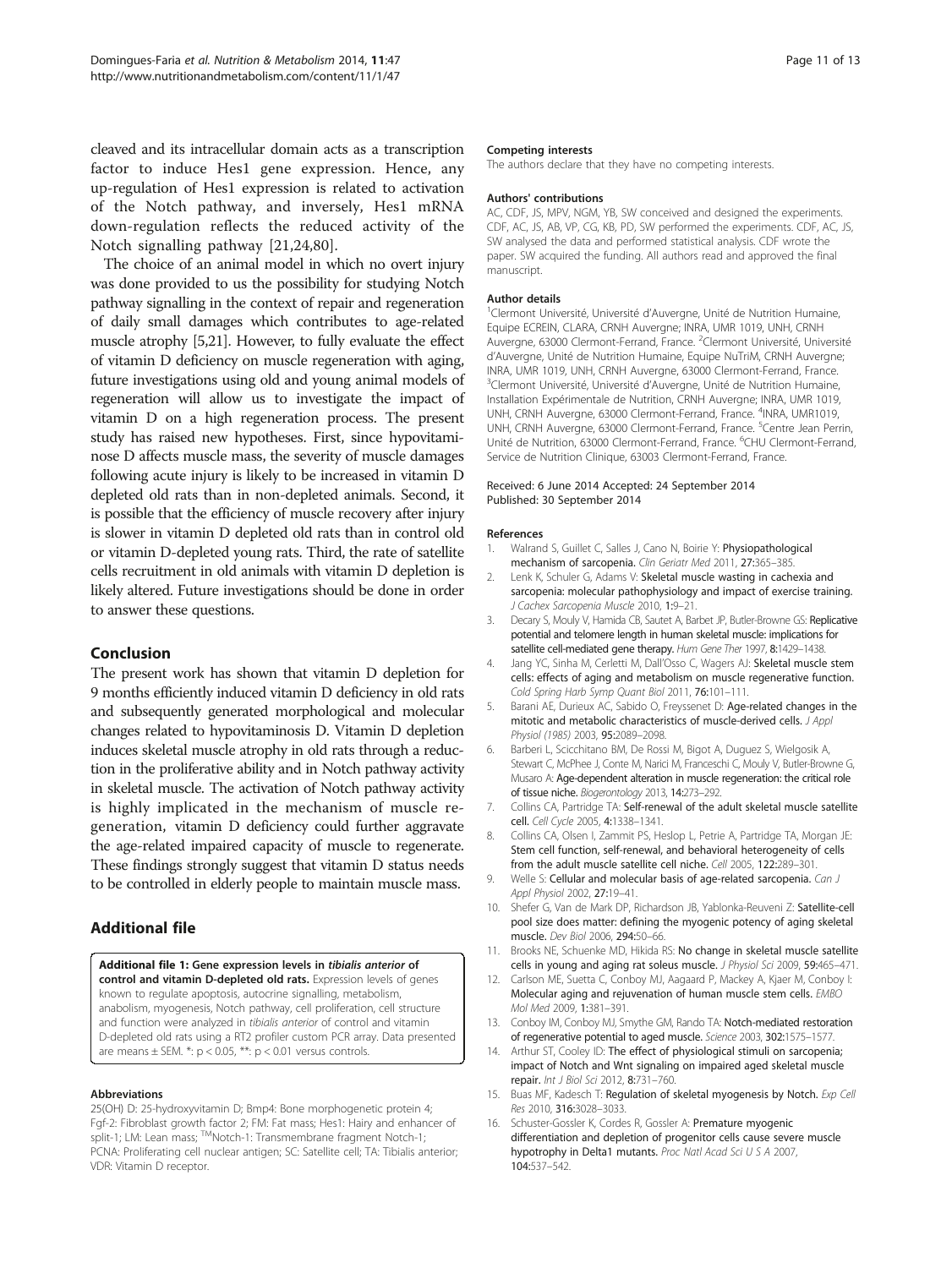- <span id="page-11-0"></span>17. Vasyutina E, Lenhard DC, Wende H, Erdmann B, Epstein JA, Birchmeier C: RBP-J (Rbpsuh) is essential to maintain muscle progenitor cells and to generate satellite cells. Proc Natl Acad Sci U S A 2007, 104:4443–4448.
- 18. Hales EC, Taub JW, Matherly LH: New insights into Notch1 regulation of the PI3K-AKT-mTOR1 signaling axis: targeted therapy of gamma-secretase inhibitor resistant T-cell acute lymphoblastic leukemia. Cell Signal 2014, 26:149–161.
- 19. Brou C, Logeat F, Gupta N, Bessia C, LeBail O, Doedens JR, Cumano A, Roux P, Black RA, Israel A: A novel proteolytic cleavage involved in Notch signaling: the role of the disintegrin-metalloprotease TACE. Mol Cell 2000, 5:207–216.
- 20. Mumm JS, Schroeter EH, Saxena MT, Griesemer A, Tian X, Pan DJ, Ray WJ, Kopan R: A ligand-induced extracellular cleavage regulates gamma-secretase-like proteolytic activation of Notch1. Mol Cell 2000, 5:197–206.
- 21. Bray SJ: Notch signalling: a simple pathway becomes complex. Nat Rev Mol Cell Biol 2006, 7:678–689.
- 22. Buas MF, Kabak S, Kadesch T: The Notch effector Hey1 associates with myogenic target genes to repress myogenesis. J Biol Chem 2010, 285:1249–1258.
- 23. Fukada S, Yamaguchi M, Kokubo H, Ogawa R, Uezumi A, Yoneda T, Matev MM, Motohashi N, Ito T, Zolkiewska A, Johnson RL, Saga Y, Miyagoe-Suzuki Y, Tsujikawa K, Takeda S, Yamamoto H: Hesr1 and Hesr3 are essential to generate undifferentiated quiescent satellite cells and to maintain satellite cell numbers. Development 2011, 138:4609–4619.
- 24. Kuroda K, Tani S, Tamura K, Minoguchi S, Kurooka H, Honjo T: Delta-induced Notch signaling mediated by RBP-J inhibits MyoD expression and myogenesis. J Biol Chem 1999, 274:7238–7244.
- 25. Georgia S, Soliz R, Li M, Zhang P, Bhushan A: p57 and Hes1 coordinate cell cycle exit with self-renewal of pancreatic progenitors. Dev Biol 2006, 298:22–31.
- 26. Lin S, Shen H, Jin B, Gu Y, Chen Z, Cao C, Hu C, Keller C, Pear WS, Wu L: Brief report: Blockade of Notch signaling in muscle stem cells causes muscular dystrophic phenotype and impaired muscle regeneration. Stem Cells 2013, 31:823-828.
- 27. Conboy IM, Conboy MJ, Wagers AJ, Girma ER, Weissman IL, Rando TA: Rejuvenation of aged progenitor cells by exposure to a young systemic environment. Nature 2005, 433:760–764.
- Grounds MD: Age-associated changes in the response of skeletal muscle cells to exercise and regeneration. Ann N Y Acad Sci 1998, 854:78-91.
- 29. Bischoff-Ferrari H: Vitamin D: what is an adequate vitamin D level and how much supplementation is necessary? Best Pract Res Clin Rheumatol 2009, 23:789–795.
- 30. Holick MF: The cutaneous photosynthesis of previtamin D3: a unique photoendocrine system. J Invest Dermatol 1981, 77:51–58.
- 31. Mason RS, Sequeira VB, Gordon-Thomson C: Vitamin D: the light side of sunshine. Eur J Clin Nutr 2011, 65:986-993.
- 32. Chun RF: New perspectives on the vitamin D binding protein. Cell Biochem Funct 2012, 30:445–456.
- 33. Wacker M, Holick MF: Vitamin D effects on skeletal and extraskeletal health and the need for supplementation. Nutrients 2013, 5:111-148.
- 34. Ceglia L, Harris SS: Vitamin D and its role in skeletal muscle. Calcif Tissue Int 2013, 92:151–162.
- 35. Boland R, De Boland AR, Buitrago C, Morelli S, Santillan G, Vazquez G, Capiati D, Baldi C: Non-genomic stimulation of tyrosine phosphorylation cascades by 1,25(OH) (2) D (3) by VDR-dependent and -independent mechanisms in muscle cells. Steroids 2002, 67:477–482.
- 36. Wali RK, Kong J, Sitrin MD, Bissonnette M, Li YC: Vitamin D receptor is not required for the rapid actions of 1,25-dihydroxyvitamin D3 to increase intracellular calcium and activate protein kinase C in mouse osteoblasts. J Cell Biochem 2003, 88:794–801.
- 37. Buitrago CG, Arango NS, Boland RL: 1alpha,25(OH)2D3-dependent modulation of Akt in proliferating and differentiating C2C12 skeletal muscle cells. J Cell Biochem 2012, 113:1170–1181.
- 38. Garcia LA, King KK, Ferrini MG, Norris KC, Artaza JN: 1,25(OH)2vitamin D3 stimulates myogenic differentiation by inhibiting cell proliferation and modulating the expression of promyogenic growth factors and myostatin in C2C12 skeletal muscle cells. Endocrinology 2011, 152:2976–2986.
- 39. Stratos I, Li Z, Herlyn P, Rotter R, Behrendt AK, Mittlmeier T, Vollmar B: Vitamin D increases cellular turnover and functionally restores the skeletal muscle after crush injury in rats. Am J Pathol 2013, 182:895–904.
- 40. Santillan G, Katz S, Vazquez G, Boland RL: TRPC3-like protein and vitamin D receptor mediate 1alpha,25(OH)2D3-induced SOC influx in muscle cells. Int J Biochem Cell Biol 2004, 36:1910–1918.
- 41. Polly P, Tan TC: The role of vitamin D in skeletal and cardiac muscle function. Front Physiol 2014, 5:145.
- 42. Holick MF: Vitamin D deficiency. N Engl J Med 2007, 357:266-281.
- 43. Schubert L, DeLuca HF: Hypophosphatemia is responsible for skeletal muscle weakness of vitamin D deficiency. Arch Biochem Biophys 2010, 500:157-161.
- 44. Bischoff-Ferrari HA, Borchers M, Gudat F, Durmuller U, Stahelin HB, Dick W: Vitamin D receptor expression in human muscle tissue decreases with age. J Bone Miner Res 2004, 19:265–269.
- 45. Terada K, Misao S, Katase N, Nishimatsu S, Nohno T: Interaction of Wnt Signaling with BMP/Smad Signaling during the Transition from Cell Proliferation to Myogenic Differentiation in Mouse Myoblast-Derived Cells. Int J Cell Biol 2013, 2013:616294.
- 46. Yablonka-Reuveni Z, Seger R, Rivera AJ: Fibroblast growth factor promotes recruitment of skeletal muscle satellite cells in young and old rats. J Histochem Cytochem 1999, 47:23-42.
- 47. Hee CK, Nicoll SB: Endogenous bone morphogenetic proteins mediate 1alpha, 25-dihydroxyvitamin D (3)-induced expression of osteoblast differentiation markers in human dermal fibroblasts. J Orthop Res 2009, 27:162–168.
- 48. Garcia LA, Ferrini MG, Norris KC, Artaza JN: 1,25 (OH) (2) vitamin D (3) enhances myogenic differentiation by modulating the expression of key angiogenic growth factors and angiogenic inhibitors in C (2)C (12) skeletal muscle cells. J Steroid Biochem Mol Biol 2013, 133:1–11.
- 49. Dahlqvist C, Blokzijl A, Chapman G, Falk A, Dannaeus K, Ibanez CF, Lendahl U: Functional Notch signaling is required for BMP4-induced inhibition of myogenic differentiation. Development 2003, 130:6089–6099.
- 50. Bowers RR, Kim JW, Otto TC, Lane MD: Stable stem cell commitment to the adipocyte lineage by inhibition of DNA methylation: role of the BMP-4 gene. Proc Natl Acad Sci U S A 2006, 103:13022–13027.
- 51. Seifert AW, Zheng Z, Ormerod BK, Cohn MJ: Sonic hedgehog controls growth of external genitalia by regulating cell cycle kinetics. Nat Commun 2010, 1:23.
- 52. Livak KJ, Schmittgen TD: Analysis of relative gene expression data using real-time quantitative PCR and the 2(−Delta Delta C (T)) Method. Methods 2001, 25:402–408.
- 53. Salles J, Chanet A, Giraudet C, Patrac V, Pierre P, Jourdan M, Luiking YC, Verlaan S, Migne C, Boirie Y, Walrand S: 1,25(OH)2-vitamin D3 enhances the stimulating effect of leucine and insulin on protein synthesis rate through Akt/PKB and mTOR mediated pathways in murine C2C12 skeletal myotubes. Mol Nutr Food Res 2013, 57:2137–2146.
- 54. Murakami H, Guillet C, Tardif N, Salles J, Migne C, Boirie Y, Walrand S: Cumulative 3-nitrotyrosine in specific muscle proteins is associated with muscle loss during aging. Exp Gerontol 2012, 47:129–135.
- 55. Wu M, Desai DH, Kakarla SK, Katta A, Paturi S, Gutta AK, Rice KM, Walker EM Jr, Blough ER: Acetaminophen prevents aging-associated hyperglycemia in aged rats: effect of aging-associated hyperactivation of p38-MAPK and ERK1/2. Diabetes Metab Res Rev 2009, 25:279–286.
- 56. Ljubicic V, Hood DA: Diminished contraction-induced intracellular signaling towards mitochondrial biogenesis in aged skeletal muscle. Aging Cell 2009, 8:394–404.
- 57. Garcia-Prat L, Sousa-Victor P, Munoz-Canoves P: Functional dysregulation of stem cells during aging: a focus on skeletal muscle stem cells. FEBS J 2013, 280:4051–4062.
- Vasyutina E, Lenhard DC, Birchmeier C: Notch function in myogenesis. Cell Cycle 2007, 6:1451–1454.
- 59. Lexell J, Henriksson-Larsen K, Winblad B, Sjostrom M: Distribution of different fiber types in human skeletal muscles: effects of aging studied in whole muscle cross sections. Muscle Nerve 1983, 6:588–595.
- 60. Lexell J, Taylor CC, Sjostrom M: What is the cause of the ageing atrophy? Total number, size and proportion of different fiber types studied in whole vastus lateralis muscle from 15- to 83-year-old men. J Neurol Sci 1988, 84:275-294.
- 61. Bottinelli R, Betto R, Schiaffino S, Reggiani C: Maximum shortening velocity and coexistence of myosin heavy chain isoforms in single skinned fast fibres of rat skeletal muscle. J Muscle Res Cell Motil 1994, 15:413–419.
- 62. Snijder MB, van Dam RM, Visser M, Deeg DJ, Dekker JM, Bouter LM, Seidell JC, Lips P: Adiposity in relation to vitamin D status and parathyroid hormone levels: a population-based study in older men and women. J Clin Endocrinol Metab 2005, 90:4119–4123.